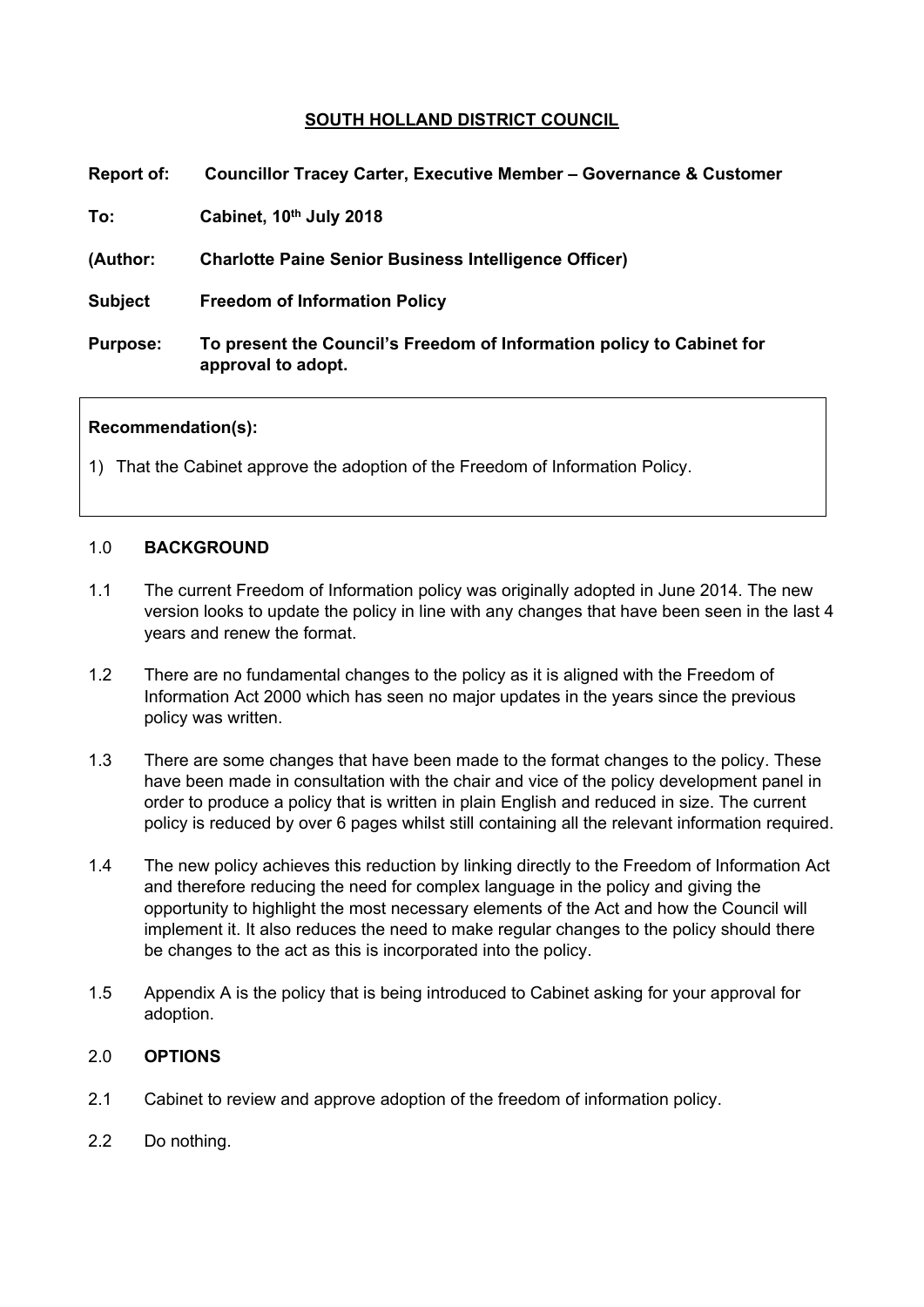## 3.0 **REASONS FOR RECOMMENDATION(S)**

3.1 The currently adopted policy is 4 years old and due a review. Whilst there have not been any fundamental changes to statutory requirements, the new policy is improved for the benefit of the people wishing to contact the Council regarding freedom of information.

### 4.0 **EXPECTED BENEFITS**

4.1 An updated policy will provide an opportunity to promote the policy and reintroduce new procedures to ensure that the services are aware of their statutory requirements.

## 5.0 **IMPLICATIONS**

In preparing this report, the report author has considered the likely implications of the decision - particularly in terms of Carbon Footprint / Environmental Issues; Constitutional & Legal; Contracts; Corporate Priorities; Crime & Disorder; Equality & Diversity/Human Rights; Financial; Health & Wellbeing; Reputation; Risk Management; Safeguarding; Staffing; Stakeholders/Consultation/Timescales; Transformation Programme; Other. Where the report author considers that there may be implications under one or more of these headings, these are identified below.

## 5.1 **Constitutional & Legal**

5.1.1 It is a statutory requirement to answer freedom of information requests. This policy provides assurance that this is clearly set out to services and requesters.

### 5.2 **Consultation**

5.2.1 The policy has been through a process of consultation on the draft and new format with the Policy Development Panel and the officer led Statutory Information Group.

# 6.0 **WARDS/COMMUNITIES AFFECTED**

6.1 N/A

# 7.0 **ACRONYMS**

7.1 N/A

| <b>Background papers:-</b>                                                         | None                                                                                                              |
|------------------------------------------------------------------------------------|-------------------------------------------------------------------------------------------------------------------|
| <b>Lead Contact Officer</b><br>Name and Post:<br><b>Telephone Number</b><br>Email: | Charlotte Paine Senior Business Intelligence Officer<br>07870 835233<br>charlotte.paine@breckland-sholland.gov.uk |
| <b>Key Decision:</b>                                                               | No.                                                                                                               |
| <b>Exempt Decision:</b>                                                            | No.                                                                                                               |

**This report refers to a Mandatory Service**